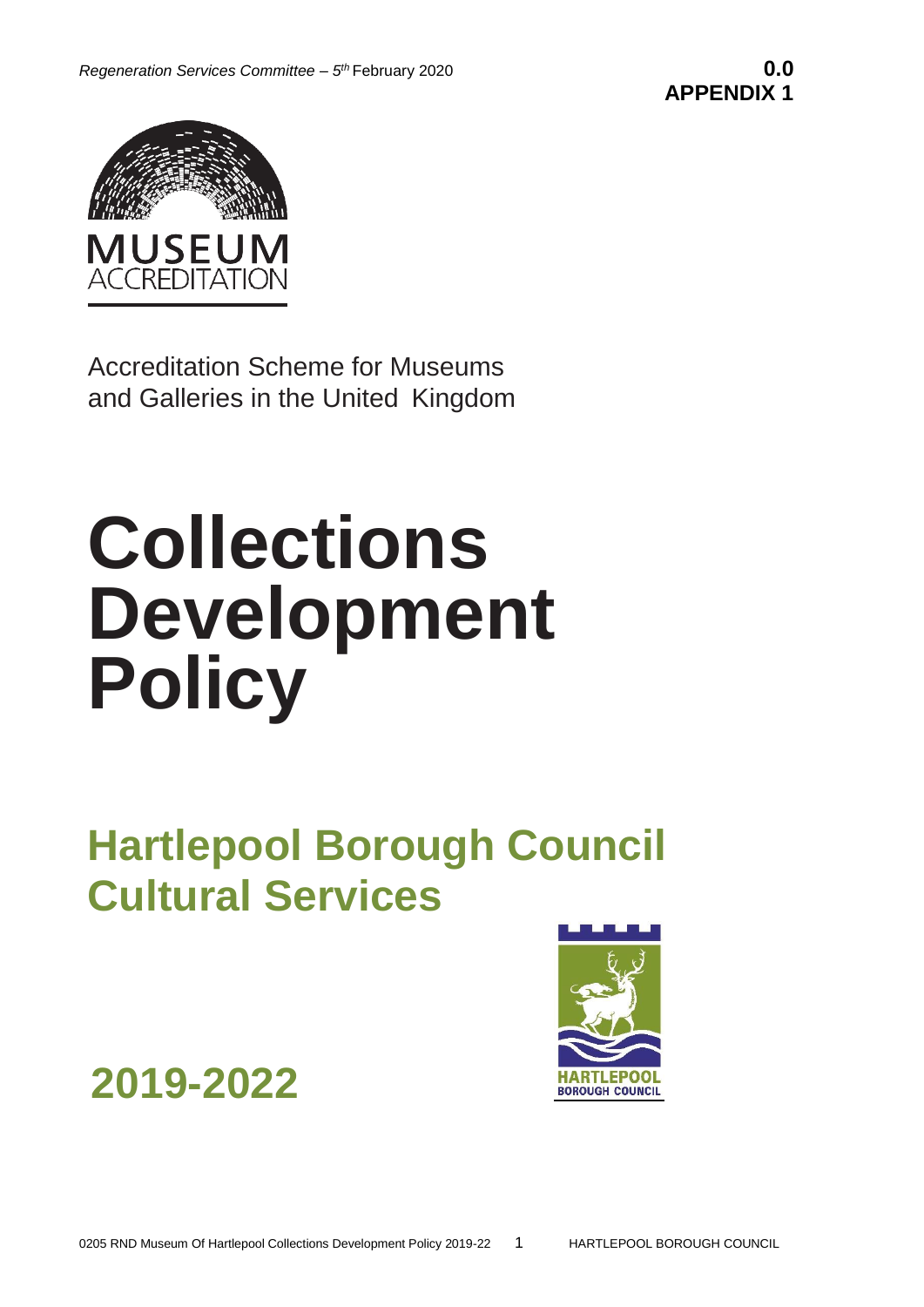#### **Name of Museums**:

The Museum of Hartlepool, Hartlepool Art Gallery, and all collections stored at Sir William Gray House.

# **Name of governing body:**

Hartlepool Borough Council.

#### **Date on which this policy was approved by governing body:** July 2019

#### **Policy review procedure:**

The collections development policy will be published and reviewed from time to time, at least once every five years.

# **Date at which this policy is due for review:**

June 2022*.*

Arts Council England will be notified of any changes to the collections development policy, and the implications of any such changes for the future of collections.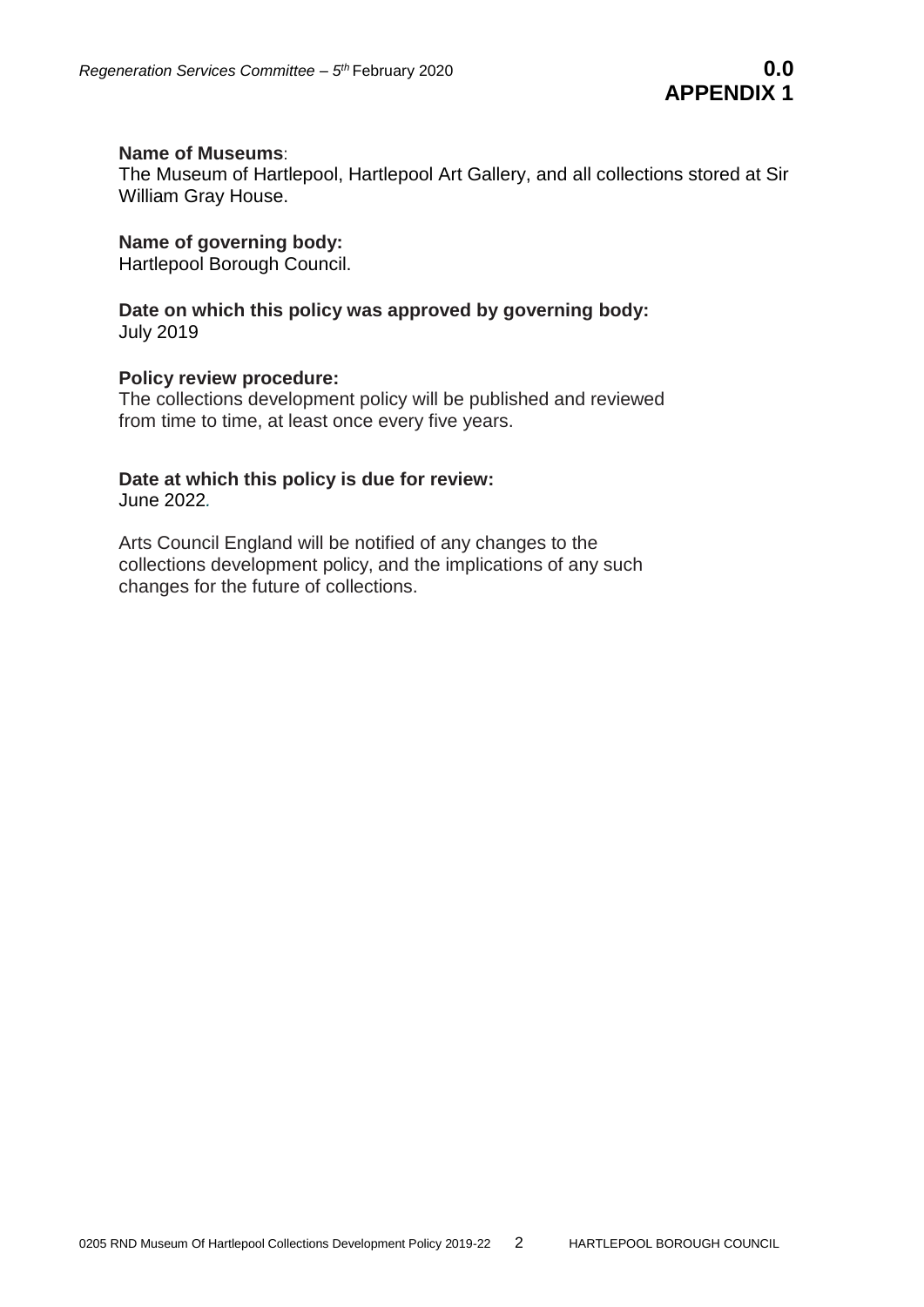

# **Relationship to other relevant policies/ plans of the organisation:**

**1.1** The museum's statement of purpose is:

Hartlepool Borough Council's museum collection exists to conserve, document, interpret and make publically accessible the shared material heritage of the Borough.

This purpose meets the strategic objectives of the Council, and supports Cultural Services mission,

### "*To enhance the quality of life by providing cultural opportunities through a series of accessible exhibitions, performances and events, which challenge, educate and entertain***".**

- **1.2** The Council will ensure that both acquisition and disposal are carried out openly and with transparency.
- **1.3** By definition, the museum has a long-term purpose and holds collections in trust for the benefit of the public in relation to its stated objectives. The Council therefore accepts the principle that sound curatorial reasons must be established before consideration is given to any acquisition to the collection, or the disposal of any items in the museum's collection.
- **1.4** Acquisitions outside the current stated policy will only be made in exceptional circumstances.
- **1.5** The Council recognises its responsibility, when acquiring additions to its collections, to ensure that care of collections, documentation arrangements and use of collections will meet the requirements of the Museum Accreditation Standard. This includes using Spectrum primary procedures for collections management. It will take into account limitations on collecting imposed by such factors as staffing, storage and care of collection arrangements.
- **1.6** The Council will undertake due diligence and make every effort not to acquire, whether by purchase, gift, bequest or exchange, any object or specimen unless the governing body or responsible officer is satisfied that the museum can acquire a valid title to the item in question.
- **1.7** The Council will not undertake disposal motivated principally by financial reasons.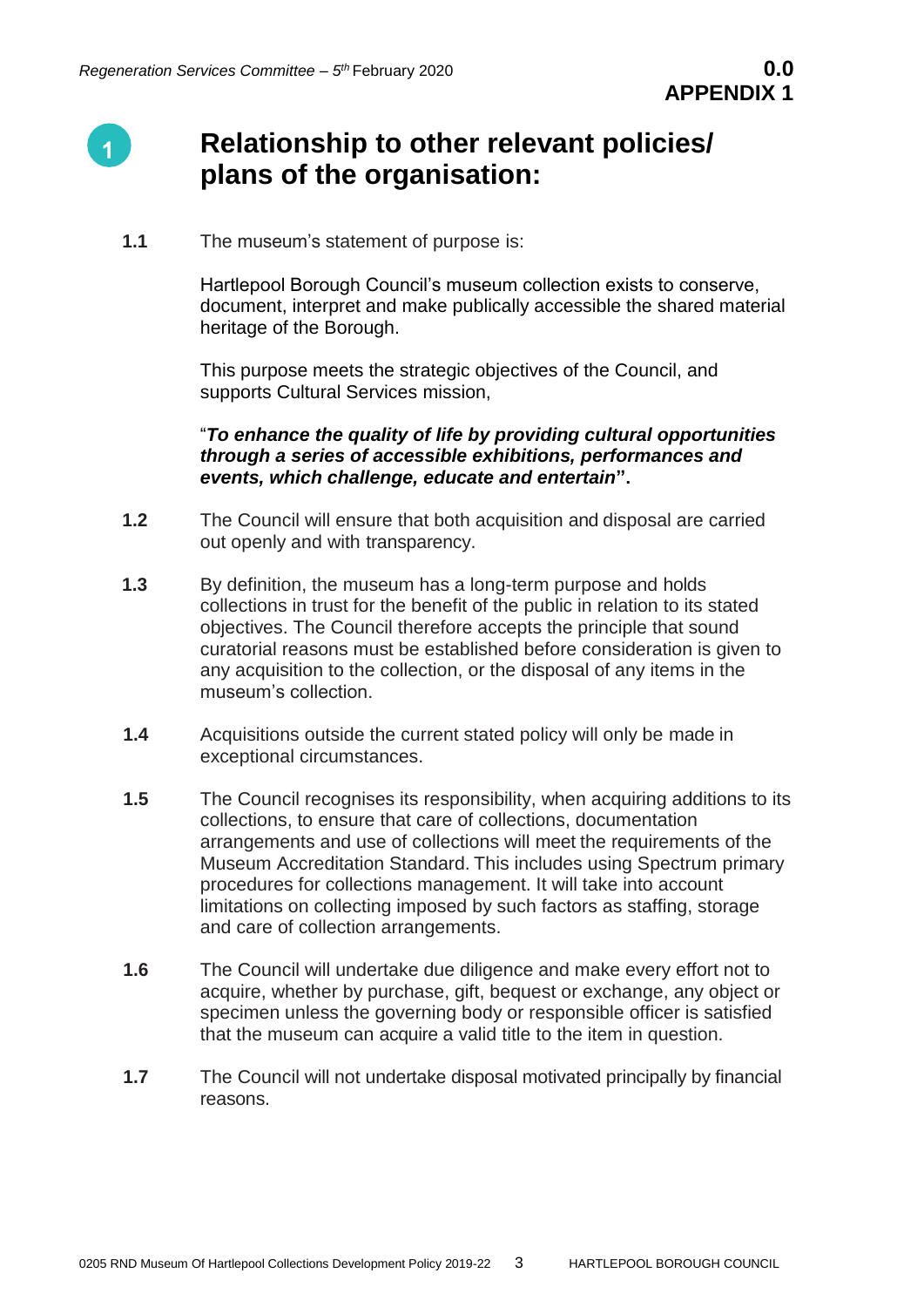

# **History of the Collections**

- **2.1** The museum collection originated in 1919 through the actions of the shipbuilding magnate and philanthropist Sir William Cresswell Gray, who gifted his deceased sister-in-law's house "The Willows" to the town of West Hartlepool on 7<sup>th</sup> January 1919 to become a museum and art gallery. After a year of conversion and development work the building opened on 4th November 1920 as the "Gray Museum and Art Gallery".
- **2.2** From the beginning the museum collection included founding donations of artworks, including 50 items from William Cresswell Gray's own private collection, works gifted from various civic leaders and dignitaries, and from the owners of various local companies and businesses. During late 1919 onwards the first curator, Major J. A. Louis Downey, gathered industrial, natural science, and social history specimens for display with a focus on those which were deemed instructional and educational for the public.
- **2.3** This early focus on artworks, natural science, and instructional exhibits continued throughout the 1920s, supported by an active partnership with the V&A who regularly loaned works for both temporary and long term exhibition. Collecting widened during the 1930s to include collecting ceramics, fine art, and World Culture items due to the direct patronage of Col. William Tomlinson.
- **2.4** Collecting was moribund after the Second World War. This continued until 1967 when the Amalgamation of the Hartlepools led to an expansion of staffing and resources, which in turn allowed better documenting of the collection and a proactive plan to acquire items then not represented in the collection, especially maritime and social history items. A new Maritime Museum was opened on the Headland to complement the Gray in 1972, and further stimulated the acquisition of these themes.
- **2.5** In 1972 the Gray Art Gallery held the first exhibition of Freud's works outside of London, enabled by museum staff member John McCracken (1936-1982), a practicing artist and friend of Lucian Freud. This greatly influenced the collection, and initiated our policy of collecting major works by contemporary artists which had been shown in the gallery, including the acquisition of Lucian Freud's "Head of a Woman" and Frank Auerbach's "Shell Building Site no. 1".
- **2.5** The acquisition of the Robert Wood Collection of printed ephemera in 1977 further enhanced the collection by preserving a unique collection of social history items.
- **2.6** In 1986 the collection acquired its largest object, the 1934 Paddle Steamer "Wingfield Castle"**,** which was restored with the help of the expertise previously gained during the restoration of HMS Warrior between 1979 and 1987.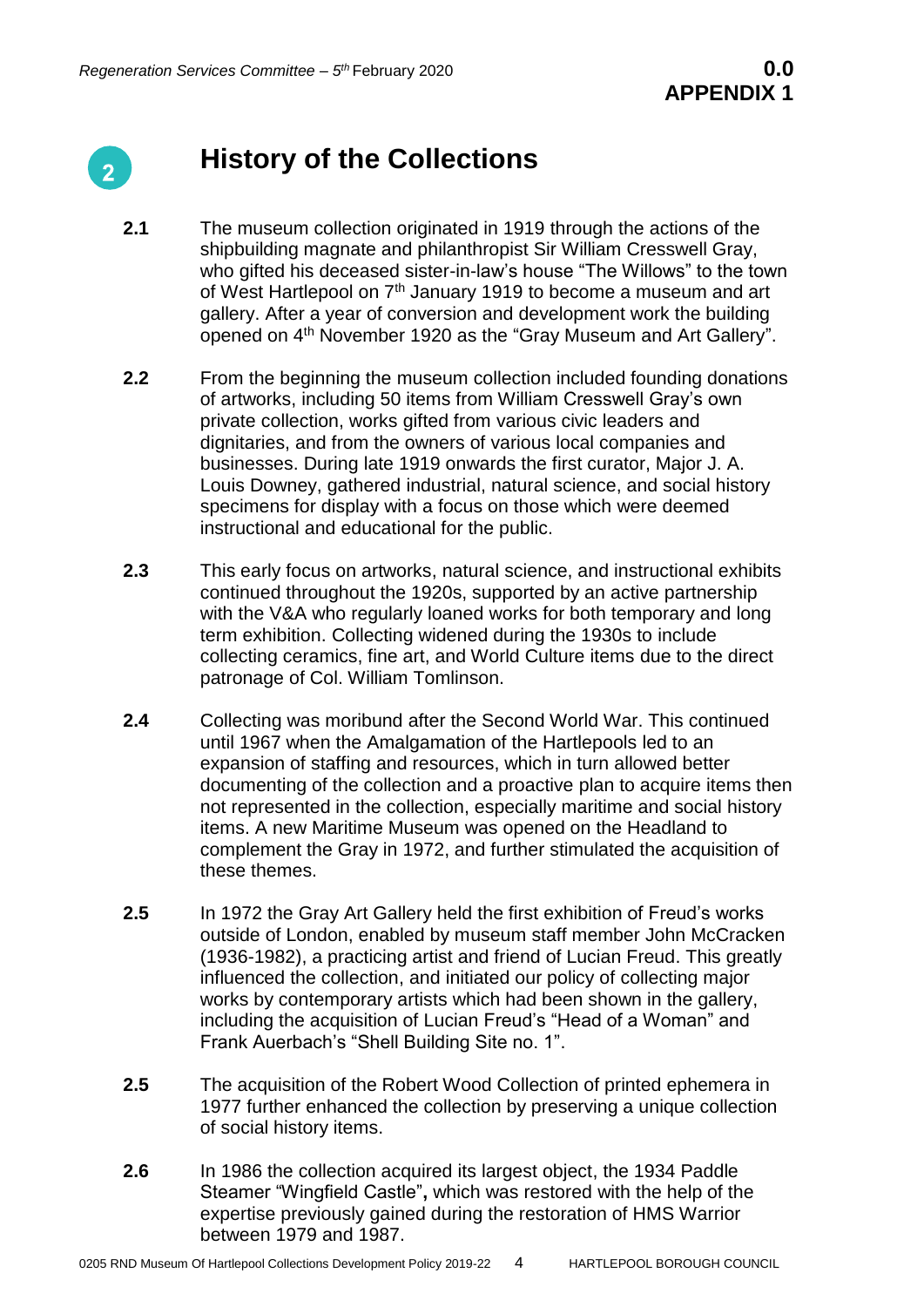- **2.7** In 1994 the Teesside Development Corporation and Hartlepool Borough Council opened the Hartlepool Historic Quay, a reconstruction of an early 19<sup>th</sup> century seaport around the independent museum ship HMS Trincomalee. That same year both the Gray Museum and Art Gallery and the Maritime Museum were closed as public venues, in preparation for the service expanding into a new Museum of Hartlepool next to the Historic Quay, and a new Hartlepool Art Gallery in Church Square within the original Christ Church of 1854. Both these new venues opened in 1996, with the Gray remaining as the headquarters, back office, and collections storage facility for the museum collection.
- **2.8** Recent major acquisitions include the Hartlepool Mail Photographic Collection (2015), comprising of over 30,000 images, and the Reg Smythe Collection (2016), encompassing a full range of items relating to his creation "Andy Capp", including over 1400 original cartoons, personalia, and awards.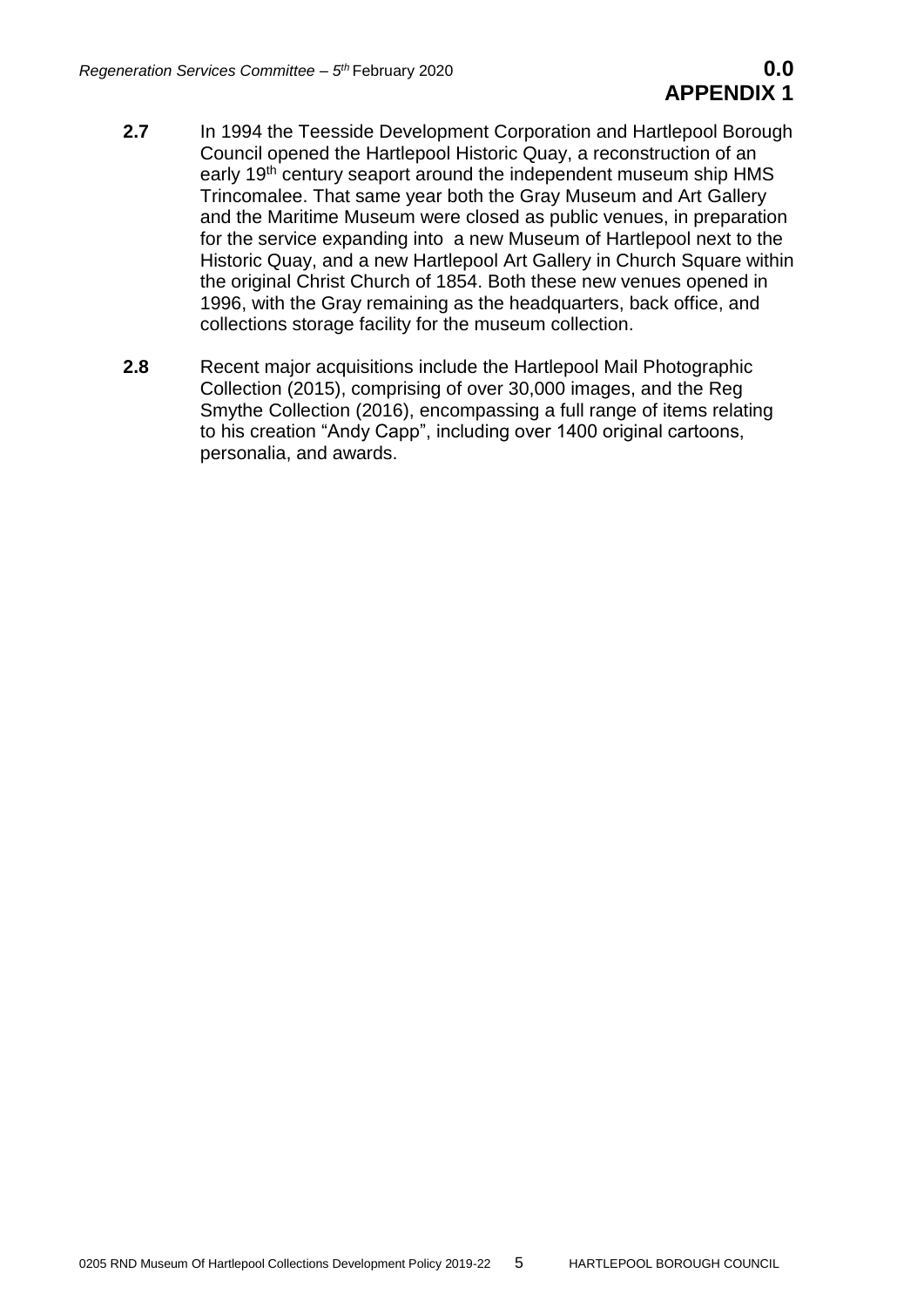

# **An overview of current collections**

# **3.1 Maritime Collections**

The collection at present comprises of:

A small number of Hartlepool/traditional North East built and used vessels including the PSS Wingfield Castle (launched 1934, on the National Register of Historic Ships), and fishing cobles including The Three Brothers Grant.

Objects relating to maritime activity including ship, sail and engine parts, shipbuilding tools, and fishing.

Ship models, either directly produced by Hartlepool shipbuilders as aids to construction or for marketing/legacy purposes, or by enthusiasts as examples of ships made or working in the Borough.

Ship plans, including a major collection of plans from Gray and Company (1863-1963) mainly dating from the Edwardian period through to the 1950s.

Photographs, and a small number of cine film, relating to maritime activity.

Ephemera, including but not limited to seamen's papers, yard books, pay books, company magazines, and publicity material and sales brochures.

# **3.2 Fine Art**

# **3.2.1 Oil Paintings**

The collection is mainly Victorian and Edwardian in period, largely as a result of the founding collection donated by Sir William Cresswell Gray. His donation of a large number of pictures was supplemented by gifts from other local people; among them were Cllr William Edgar, Capt. A.B.Horsley, Mr A.B.Guthe, Cllr J.W.Wilson and Major A.G.Rickinson who all gave one or more pictures.

With few exceptions, most subsequent collecting has been works of artists living or working at least part of their lives in the area. A most notable example of this is J.W. Carmichael who painted a number of town and sea-scapes which relate to Hartlepool and are currently in the collection.

# **3.2.2 Watercolour Paintings**

The collection is comprehensive and contains some early works. Artists represented include T.M. Richardson Senior, T.M. Richardson Junior, J.W. Beavis, David Cox, John Varley, Myles Birkett Foster, F.H. Mason and James Clark.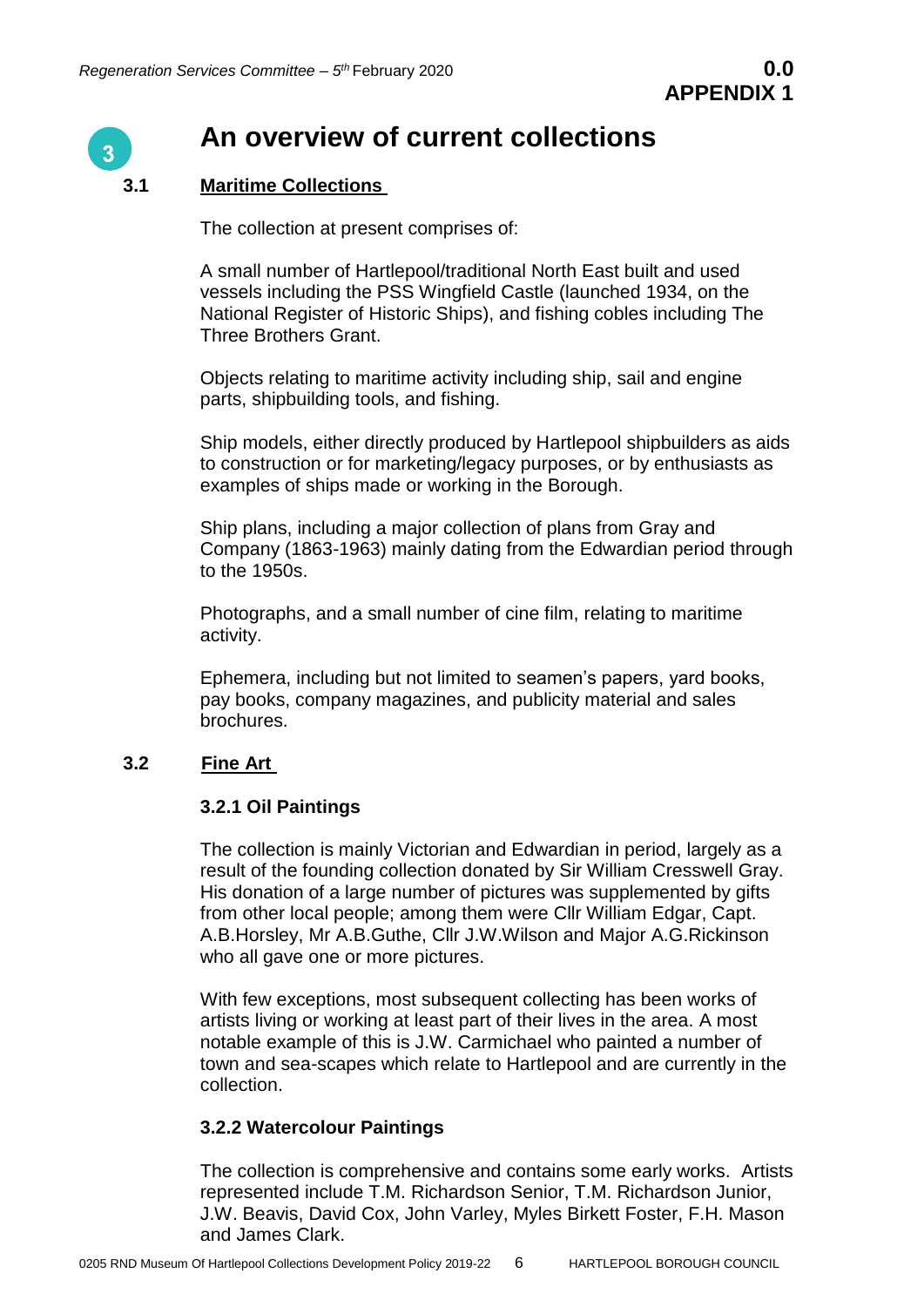# **3.2.3 Drawing, Pastels and Prints**

The collection includes few drawings, but there is a Stanley Spencer and an L.S. Lowry of Hartlepool. The majority of pastel works are by R.L. Howey of Seaton Carew. The print collection contains a wide variety of work. As well as artists' limited editions there are many topographical prints of the town.

# **3.3 Decorative Art**

There is a good collection of decorative art, which includes material acquired from the ex-Cleveland County collection. This shows a broad range of decorative art material from a broad range of techniques, materials and periods.

This mainly comprises;

# **3.3.1 Ceramics**

The collection includes ceramics dating from the late 17th century through to the 20th century. There is a large collection of Batavian and other Brown Glazed wares. The collection also contains Staffordshire ware and local wares such as Linthorpe ware, Middlesbrough ware, Stockton ware, Newcastle ware, Sunderland ware, Cleveland ware and West Hartlepool ware.

# **3.3.2 Glass**

The collection includes glass dating from the 18th century through to the 20th century. The collection comprises of Sunderland ware, Georgian goblets, a piece of Lalique glass and Art Deco glass.

# **3.3.3 Silver & Metal**

The collection includes glass from the 18th century through to the 20th century. The collection comprises of Georgian silverware, Art Nouveau metal and silverware, including pieces by Christopher Dresser.

# **3.4 Costume and Textiles**

The costume collection dates mainly from 1900 -1960 and includes male and female dress and children's clothing, Civic Regalia and uniform. It also includes underclothes and accessories. As with social history the costume collections aims to represent the social and working lives of people of Hartlepool and surrounding districts.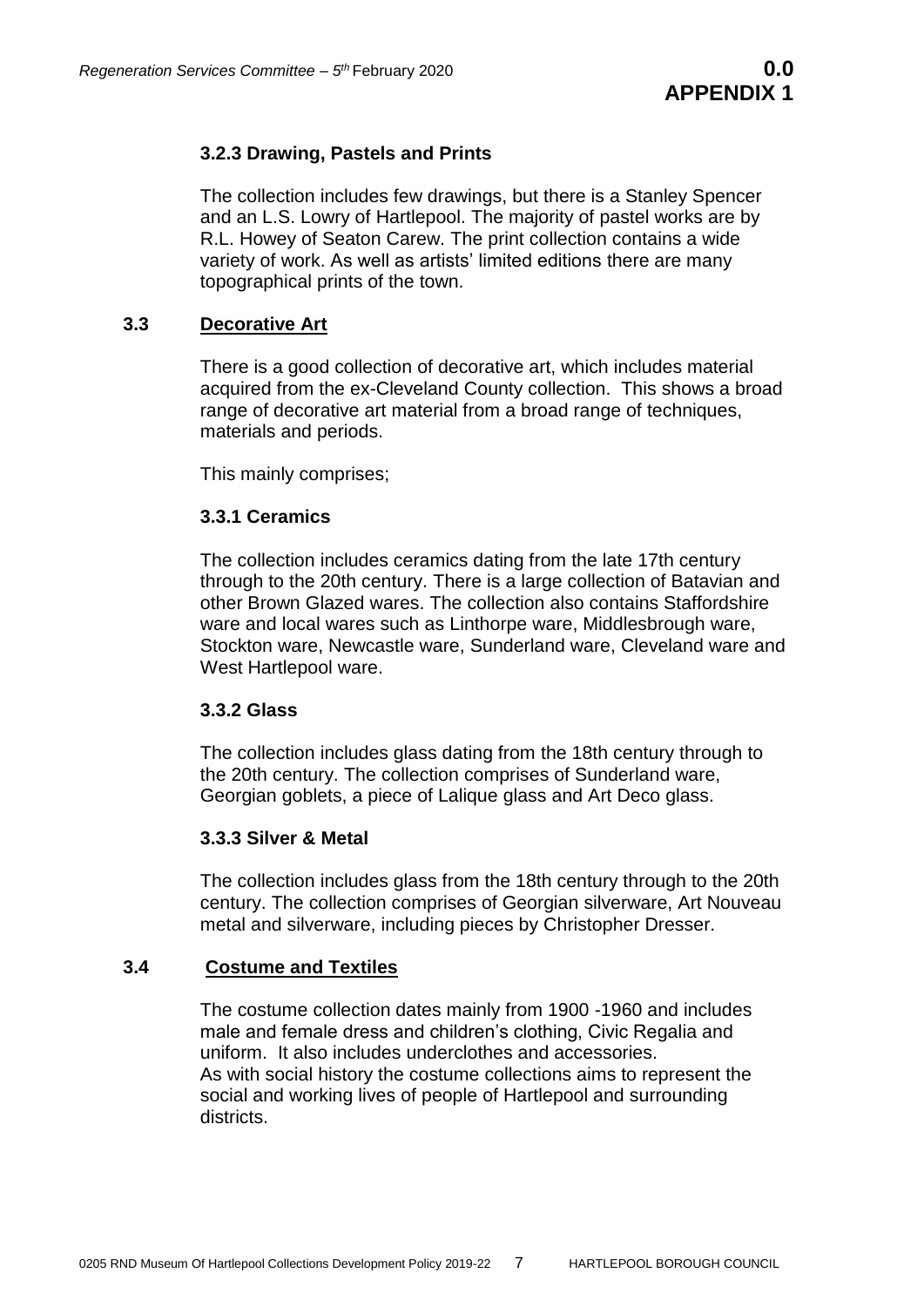# **3.5 Asian and Oriental**

This collection contains a considerable variety of material, originating from the Middle and Far Eastern countries and from different periods. The majority was acquired in the early years of the Museum service (1920s-1930s) from local donors mostly connected with local industries. This collection includes Indian religious figures, Indian dolls, Indo-Chinese and Nepalese images of the Buddha and other deities, oriental porcelain, Japanese Netsuke and Japanese Armour and Arms.

# **3.6 Archaeology**

Archaeological collections comprise of artefacts from sites within the Borough and include Mesolithic and Neolithic artefacts from the "submerged forest" (tidal zone), the late Bronze Age including the Throston Hoard, Romano-British artefacts including those from the Catcote settlement, finds from the 7th and 8th century Anglo-Saxon Monastery, and artefacts from the Medieval walled town. These mainly comprise pottery, metallic small finds, animal remains, human remains, glass, tile and masonry, with a small number of leather and wood items.

In addition, Tees Archaeology, the joint archaeology service funded by Hartlepool Borough Council and Stockton Borough Council, share storage space within Sir William Gray House. They do not have an active acquisitions policy and material is only kept on a temporary basis before being transferred to the appropriate museums service for formal acquisition. Original documentary archives are however held in their permanent archaeology archive. These collections and documentary archives are stored at Sir William Gray House, and in the open access store and the safe in the Art Store.

# **3.7 World Cultures**

The service possesses a small, but interesting collection, mostly comprising weapons and ornaments from Africa and the Middle Eastern Countries. Much of this material was collected by local personalities and families, particularly Col. William Thomlinson, and has been an integral part of the museum since its early years.

#### **3.8 Social and Industrial History**

The Social and Industrial History collections help to illustrate the everyday life and history of the inhabitants of the Hartlepool District. The collection currently consists mainly of printed ephemera (the bulk of this being the Robert Wood collection, see 3.11 below), photographs, books and maps. The collection reflects the social aspects of local life as well as the industry in this area. The social history collections are quite small and reflect only a small part of the lives of these inhabitants. The iron, steel, engineering and the chemical production industries are not well represented other than by printed material.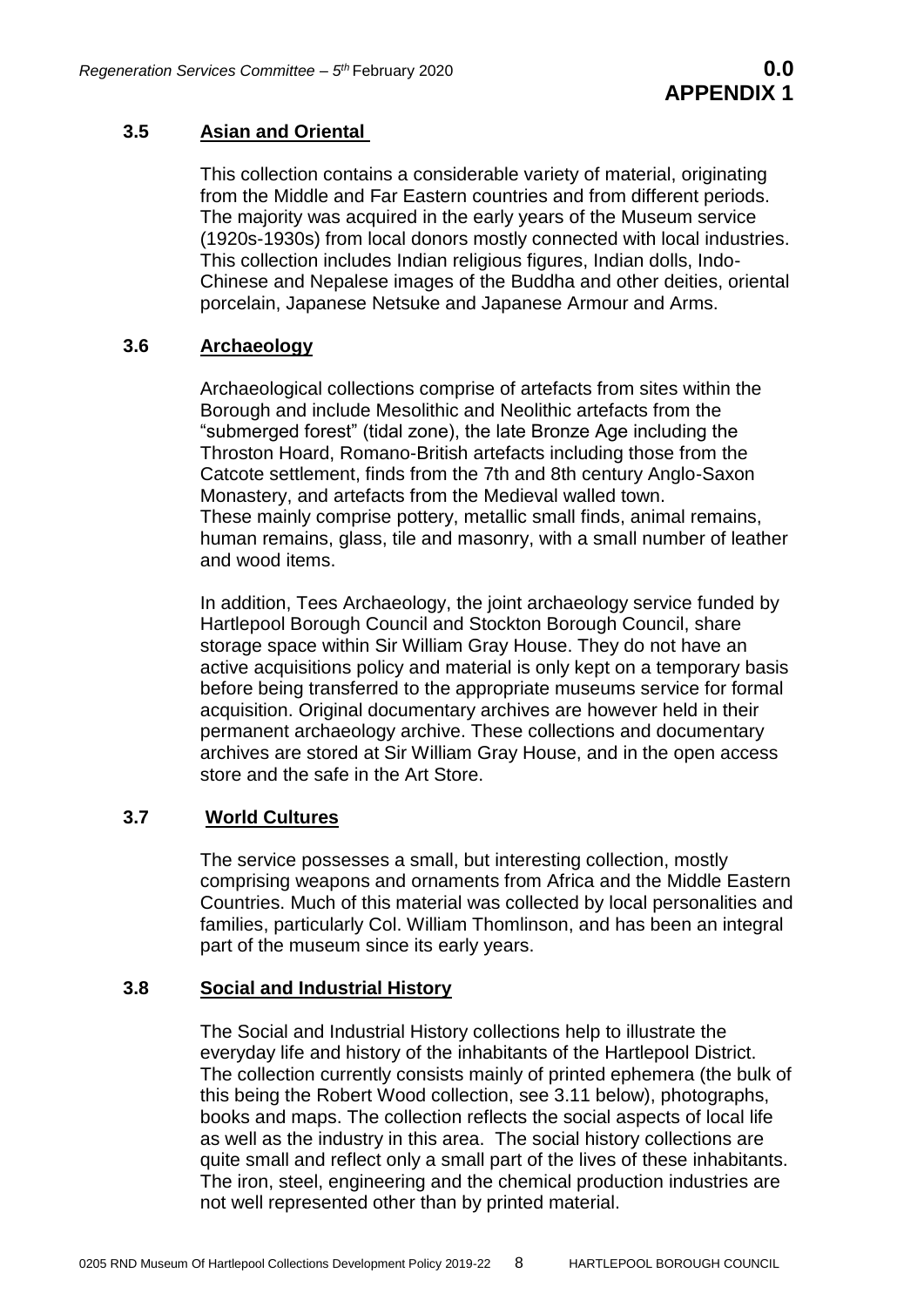# **3.9 Natural History**

The collection consists of a comprehensive collection of British birds and common mammals, British entomology, local geology and a small number of foreign and exotic mounted specimens. These were acquired pre-World War Two.

# **3.10 Coins and Medals**

There is presently a large collection of coins in the collection, mostly collected on an ad hoc basis, of British and foreign origin. The medal and medallions collection have a strong local connection, including the medals of Col. Robson, and attendance medallions from local schools.

# **3.11 Ephemera, Photographs and Archival Material**

The collection consists of photographs, plans, maps, posters etc. The core photo collection consists of over 8000 items and includes photographs of local scenes, events, people and local ships. The Hartlepool Mail Photographic Collection consists of c. 30,000 modern (1950s-1990s) journalistic photographs and negatives. The ephemera collections include pilot journals, school registers, newspaper cuttings, commemorative pamphlets, council minutes, theatre programmes, commercial brochures and letterheads. The collection also includes maps and architectural drawings transferred from the council planning departments.

A hugely informative collection is that preserved by Robert Wood, a local historian, which contains approximately 45,000 unique examples of 19th century and early 20th century printed ephemera and manuscript material from the West Hartlepool printing and publishing concern owned by John Proctor (and his successors).

# **3.12 Firearms and Militaria**

The collection includes a small collection of historic firearms held under the provision of a Home Office Museum Firearms Licence. Militaria are mainly confined to items directly relating to locally raised military units and volunteer militia, mainly printed ephemera and a personal items. One important area is items relating to the Bombardment of the Hartlepools in 1914, otherwise not covered by inclusion in 3.8, 3.10, and 3.11 above (shells, deactivated munitions, and souvenirs).

# **3.13 Other Collection Not Part of the Museum Collection**

The Civic Collection currently comprises of 170 historical items either owned by, or given into the long-term care of, the Council, which are not part of the Museum Collection. This currently includes older items of Civic regalia and ceremonial, items belonging to defunct societies or organisation, various trophies, and official photographs. A selection of these items is currently on display in the Long Gallery.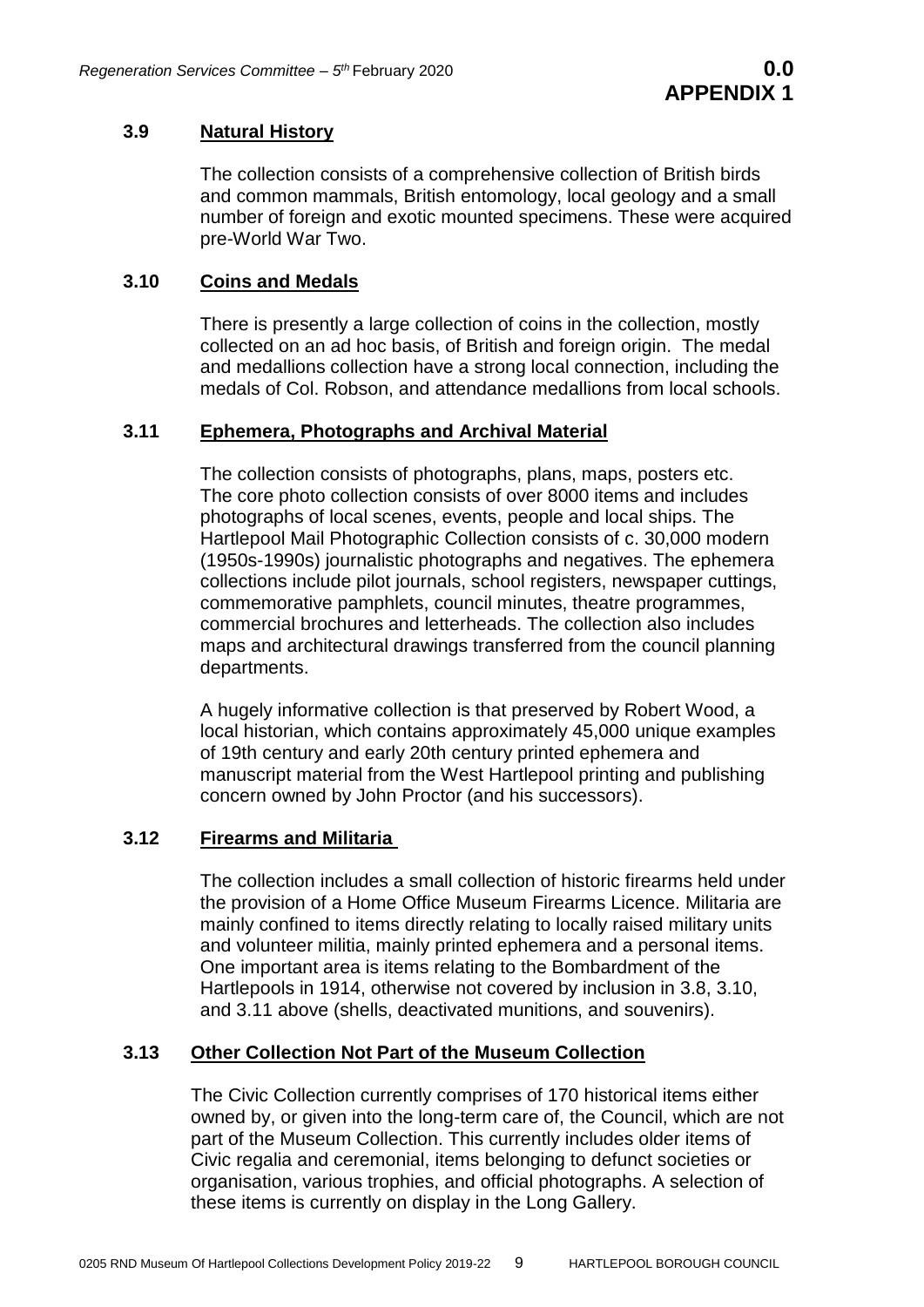The Jewish Silver comprises of eleven items used in worship and study by the West Hartlepool Jewish Community at the Synagogue in Whitby Street between 1872 and the Temple's closure in 1969. These silver items include handles for holding the Torah scrolls, five Yads (pointers for reading lines of the Torah), decorative items known as "Kele Kodesh" which were placed on the Torah, and a Kiddish Cup and Spice Boxes used for celebrating the beginning and end of the Sabbath. They were passed into the care of the Council through a "permanent loan" in 1969 when the Synagogue closed and the community moved to Middlesbrough.

The Antiphonarium (also known as an Antiphoner) was donated to the Gray Museum and Art Gallery on the 13th September 1920 by Lt. Col. William Thomlinson, and legally recorded in the Accession Register as item 1920.103. The item was on display in Sir William Gray House until the Second World War. The item was noticed by Mr Lyde, the Chief librarian, in 1947 and sent down to the British Museum for identification. In 1970 the Museum resurged under the newly Amalgamated Hartlepool Borough Council and expanded with new displays, additional staff, and in 1972, the opening of the Maritime Museum on the Headland. There was also a collections review and major push to document the collection in a better way. Evidence at the time suggests that during this collections review the Antiphonarium was found to be in a poor condition and requiring extensive specialist conservation. It was therefore passed over to the HBC Library Service, who subsequently engaged Durham Cathedral specialists to conserve the item.

# **3.14 Long Term Loans**

The Museum of Hartlepool currently displays six items on Long-Term Loan from other Museums and Organisations. Long Term Loans are agreed in writing as per the ACE Museum Accreditation Standard and the requirements of the UKRG (UK Registrars Group), and last typically for three years before being formally renewed or the item returned. Current lenders include the British Museum, the Science Museum, the RNLI, and a single Private Collector.

The Museum of Hartlepool currently has three Long Term Loans out to borrowers. A long term loan is defined as a loan of more than 18 months in duration. Two of these are on long term display; 8 items of archaeological material at Durham University Museums (ending 2022), and 20 items of ceramics to the Dorman Museum, Middlesbrough (ending 2021). The third is a long term loan of 21 reels of original cine film to our partners NEFA (North East Film Archive) for identification and digitisation, which is due to be completed by the end of 2020.

At present we have only one Short Term Loan out with a borrower, an oil painting by Norman Cornish at the mining heritage exhibition at Bishop Auckland Trust museums, due back on 30th January 2020.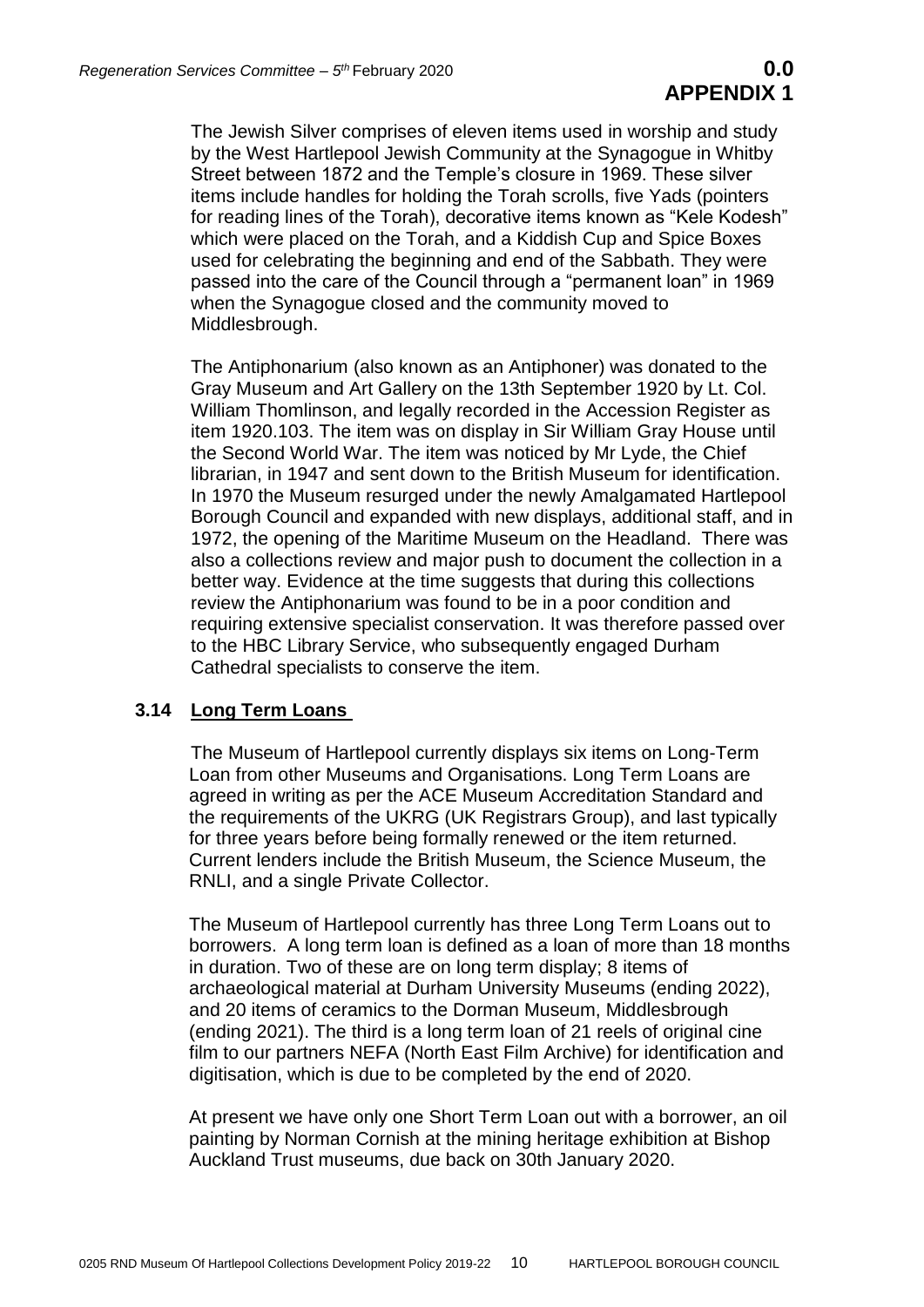

# **Themes and priorities for future collecting**

### **4.1 Maritime collections**

#### **4.1.1 Shipbuilding and Repairing**

This includes wooden, iron and steel shipbuilding in Hartlepool and Teesside, and the construction of offshore oil and gas drilling rigs. A particular emphasis will be placed on the construction, use and development of fishing cobles.

#### **4.1.2 Marine Engineering**

Including the construction and fitting of ship's engines and boilers as well as associated foundry and other subsidiary industries.

#### **4.1.3 Fishing and Associated Trades**

Fishing is currently underrepresented in the collection, especially items relating to the division of labour within fishing families, tools and equipment, sales of catches, and items from supporting trades (including net making and those allied with recreational use of fishing vessels). Active collecting will include deep-sea fishing, in-shore fishing, fish curing and boat building (the latter only where directly related to the fishing industry).

#### **4.1.4 Dock and Navigational Services**

Including the work of the Dock and Harbour Authorities, pilotage and stevedores.

#### **4.1.5 Shipping and Supporting Services**

Including shipowning, coal and timber cargoes, and associated industries and businesses i.e. insurance, training, safety, and salvage.

#### **4.1.6 Maritime Social History**

Items representative of the lives and working conditions of fishermen, seamen, marine artisans, apprentices, their families, and other members of the maritime community.

These will include personal papers, technical plans and drawings, instruments, tools and other equipment, builders and sailor's models, small craft with local connections, navigational charts and maps, business and other archives, personalia and photographs.

Where appropriate duplication of material will be avoided.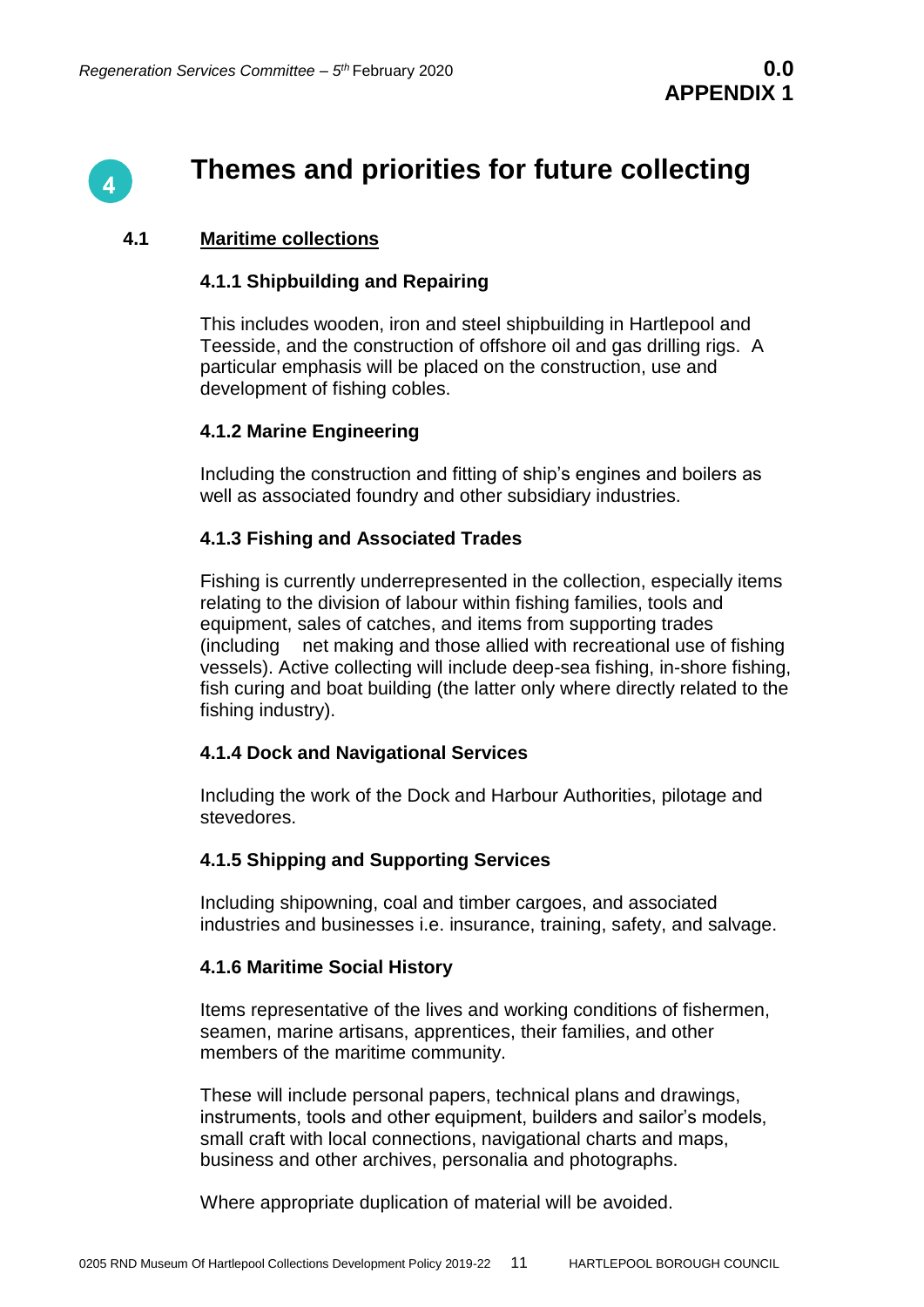# **4.2 Fine Art**

# **4.2.1 Oil paintings**

We will strengthen the existing collection through active collecting with an emphasis on topographical works relating to the Hartlepool area and works relating to Hartlepool artists in particular e.g. Fredrick Shields, James Clark, Frank Mason, and Maurice Cockrill.

Notable gaps in the collection include works by Seymour Walker and William Davison, and works by local female artists. These should be acquired whenever the opportunity arises. In addition, examples of North Eastern artists in general with an emphasis on marine and maritime paintings.

Contemporary works will also be collected to represent those publically exhibited in our Museums, as previously with the case of Lucian Freud and Nahem Shoa.

# **4.2.2 Watercolour Paintings**

A similar policy to oil paintings 4.2.1 will apply

# **4.2.3 Drawing, Pastels and Prints**

The print collection is sufficiently significant to warrant further development through acquisition, especially where it complements the intention and policies stated under 4.2.1 and 4.2.2 above.

# **4.3 Decorative art**

#### **4.3.1 Ceramics**

It will be policy to collect missing pieces of Batavian and other Brown Glazed wares and locally produced wares such as Hartlepool pottery. Ceramics will also be collected to represent works on exhibition in our Museums and those by locally working and born crafts people.

#### **4.3.2 Glass**

It will be policy to collect gaps in the collection and locally produced wares. Glass will also be collected to represent works exhibited in our Museums and those by locally working and born crafts people.

#### **4.3.3 Silver & Metal**

It will be policy to collect missing pieces of metal and silverware in the collection and locally produced wares. Silverware and metal will also be collected to represent works on exhibition in our Museums and those by locally working and born silversmiths and metal crafts people.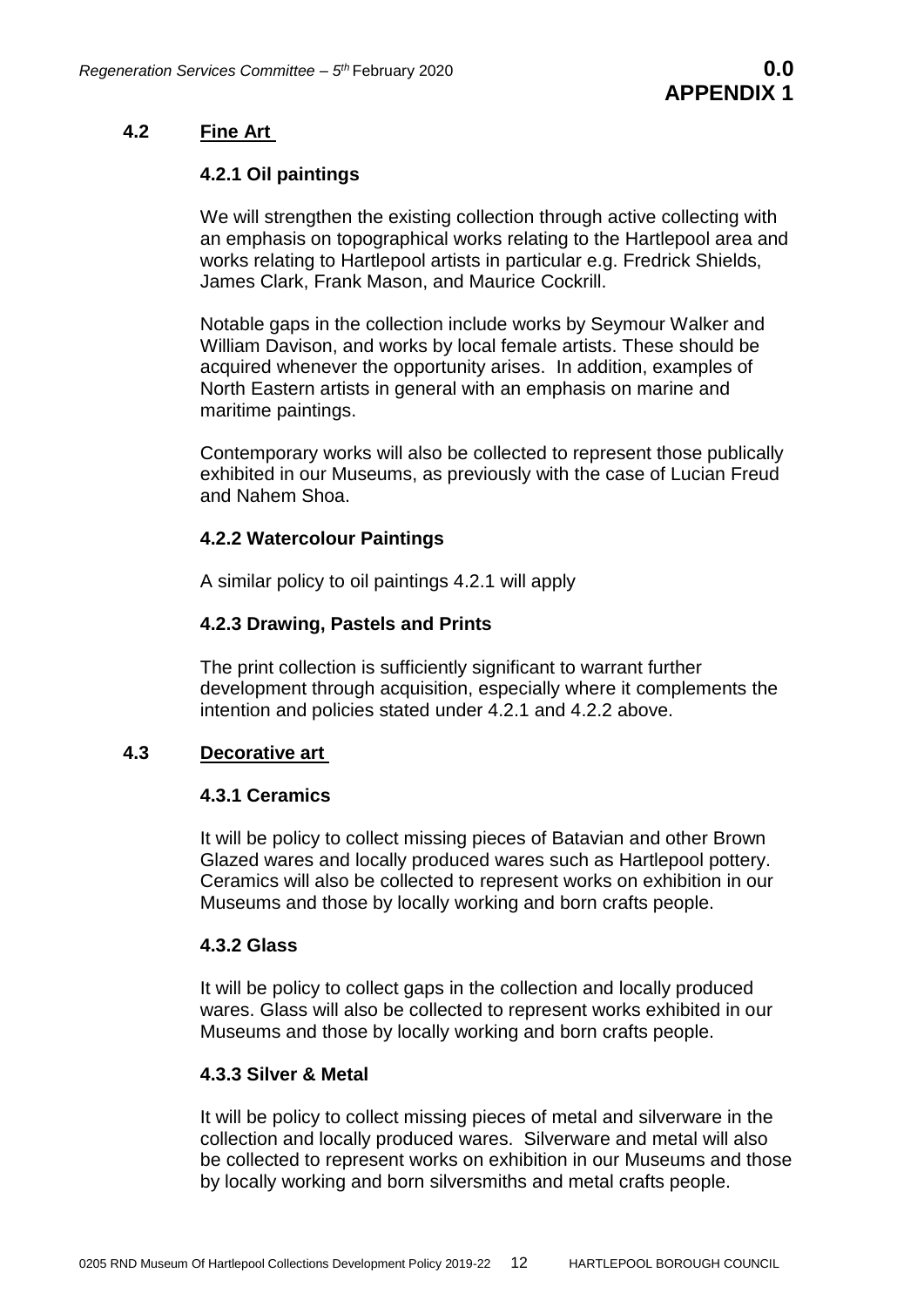#### **4.4 Costume and textiles**

As with social history (4.8), development and acquisition of costume collections will aim to better represent the social and working lives of people of Hartlepool and surrounding districts.

# **4.5 Asian and Oriental**

Collecting in this area will concentrate on closing gaps in current holdings, and expanding the collection with contemporary collecting to better represent contemporary communities.

#### **4.6 Archaeology**

The service possesses a large and growing collection of archaeological material relating to the Hartlepool district. As far as possible any and all excavated material and chance finds (together with notebooks, plans, drawings photos etc.) from the district should be acquired. A close working relationship will be maintained with Tees Archaeology in the furtherance of this policy.

# **4.7 World Cultures**

Collecting in this area will concentrate on filling gaps and expanding the collection with contemporary collecting to represent current living communities, especially the world cultures from which migrants to Hartlepool have originated.

#### **4.8 Social and Industrial History**

Social History material will be collected to be as inclusive as possible. Particular efforts will be made to make this area more culturally diverse. This will include acquiring social history material from communities currently underrepresented in our collections including BAME groups, disabled people, LGBT people, and religious communities.

Specific effort will be made to improve the representation in collections of those Irish and Jewish migrants who settled in the Borough from the middle of the 19th century.

Contemporary and historical collecting from all communities will be led by issues identified as important in people's lives, such as life events (birth, childhood, coming of age, marriage, adulthood, older age, and death), religious beliefs, folklore, healthcare, housing, entertainment poverty, unemployment, crime, consumerism and environment.

There will be active collecting of Civic items including regalia, costume, ephemera, photographs, and items relating to both the governance and civic life of the Borough.

The principle area of Industrial Collecting will include trades and professions, personal and domestic items and exhibits relating to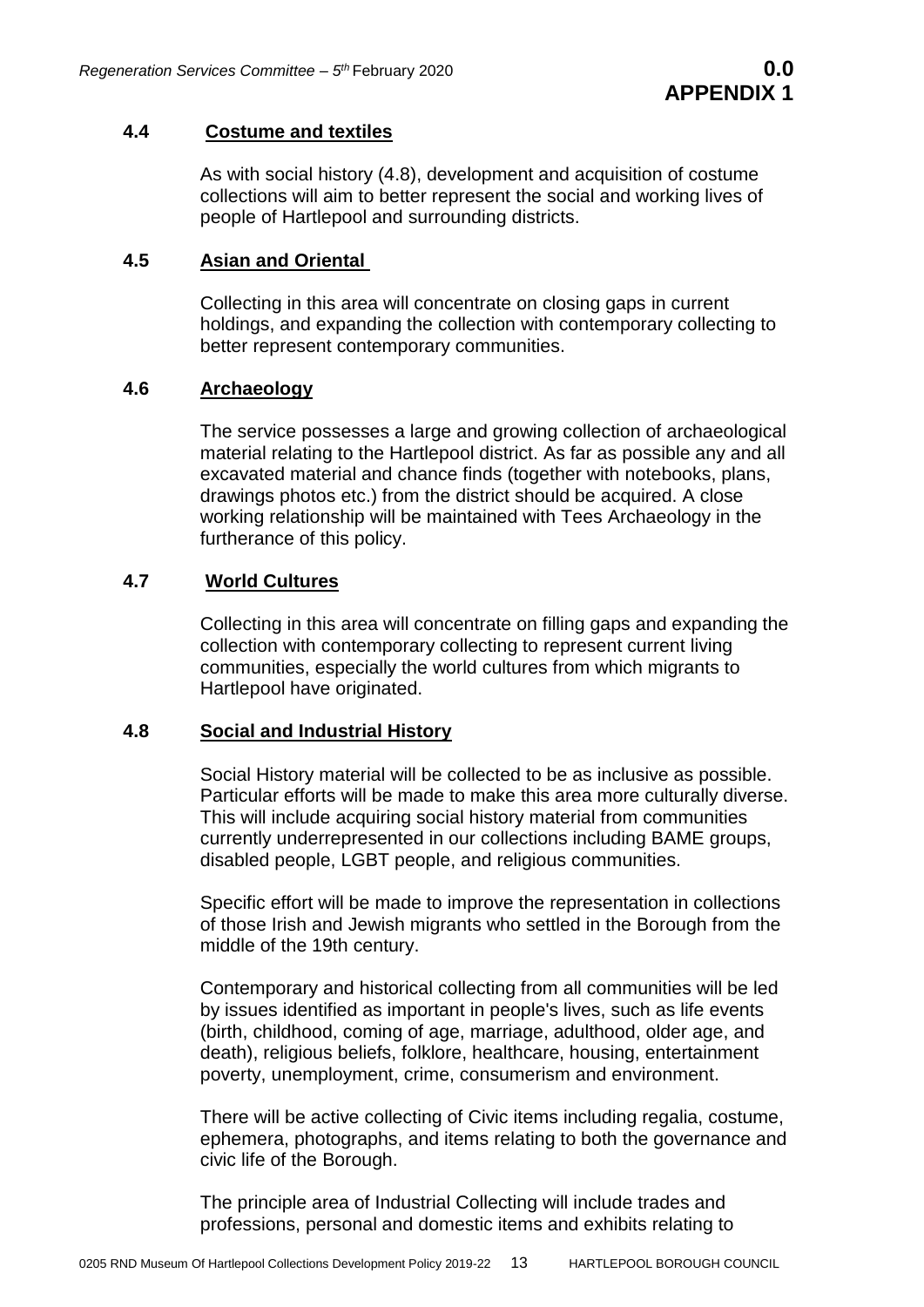education, religion, trade unions, friendly societies, civic life, public entertainment, coins and medals.

Industrial collecting will focus on the industries of the past 150 years and reflect heavy engineering, iron and steel, shipbuilding, timber, railways, salt production etc.

With changing economic patterns, different industries and firms will become more prominent and every effort will be made to reflect these changes within the Museum Collections.

# **4.9 Natural History**

Policy is to accept only those natural history and geological items relating to the area in exceptional circumstances.

# **4.10 Coins and Medals**

Policy will be to only collect commemorative medallions, coins, medals and printed currency with strong and direct associations to Hartlepool.

# **4.11 Ephemera, Photographs and Archival Material**

Collecting will be carried out to support other collecting areas such as Social and Industrial History.

# **4.12 Firearms and Militaria**

It will be policy not to collect further examples of firearms, except in exceptional circumstances and then only after consultation with the Home Office.

There will be active collecting of social history items relating to past conflicts which directly involved the people of the Borough, either through military or civilian service, the home front, or in local war industries. This will focus on social history items relating to local experiences during World War One, and to a lesser extent the Boer Wars and World War Two and later conflicts. These will include items of uniform, personalia, ephemera, documents, letters, and photographs.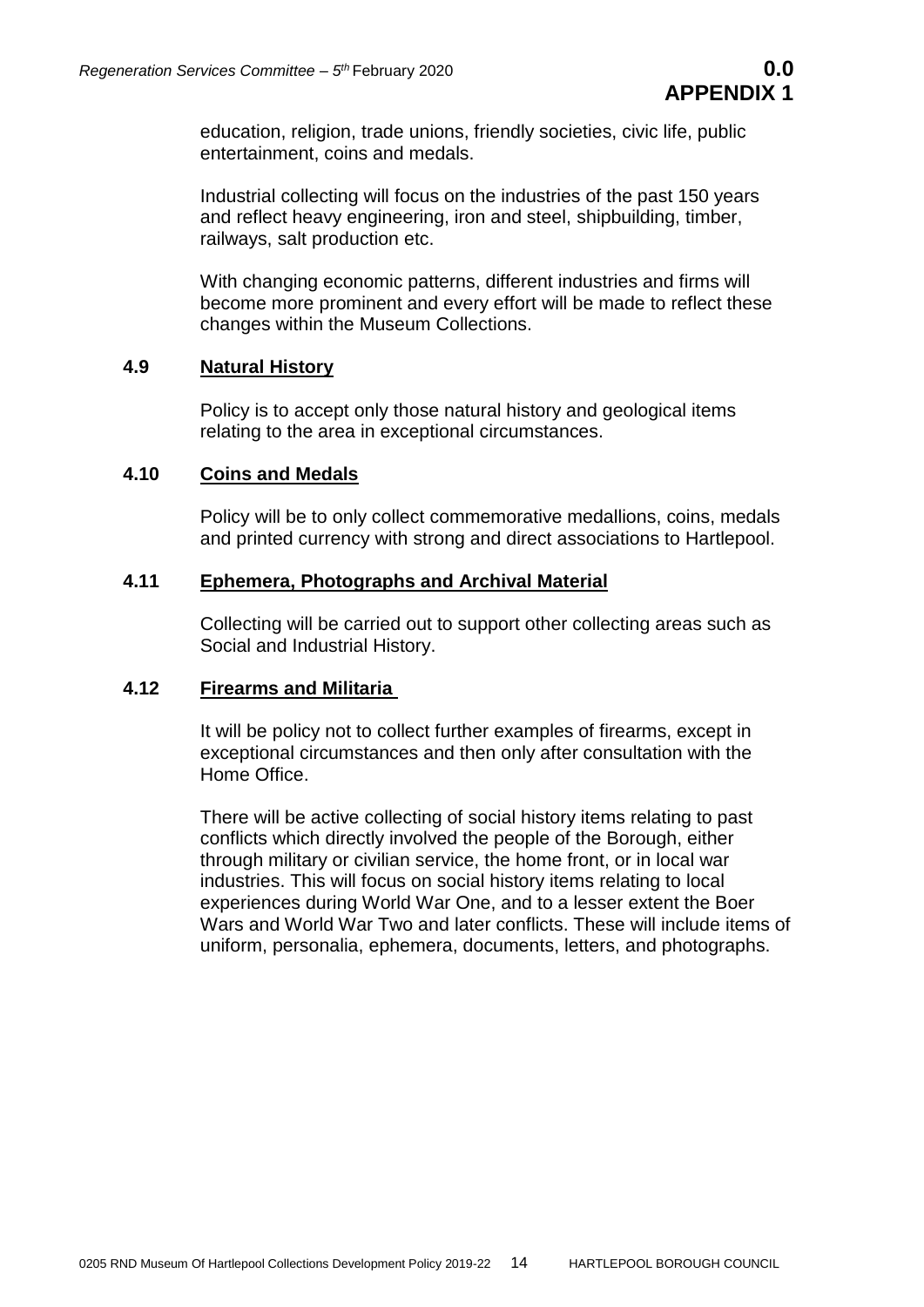

# **Themes and priorities for rationalisation and disposal**

- **5.1** The museum recognises that the principles on which priorities for rationalisation and disposal are determined will be through a formal review process that identifies which collections are included and excluded from the review. The outcome of review and any subsequent rationalisation will not reduce the quality or significance of the collection and will result in a more useable, well managed collection.
- **5.2** The procedures used will meet professional standards. The process will be documented, open and transparent. There will be clear communication with key stakeholders about the outcomes and the process.
- **5.3** Disposals may be undertaken outside of this formal review process only in exceptional circumstances, specifically those directly due to legal, health and safety, or care and conservation reasons. Examples of these circumstances include Spoliation, Repatriation, radiation emission, the presence of unstable asbestos, and pest infestation.



# Legal and ethical framework for acquisition and disposal of items

**6.1** The museum recognises its responsibility to work within the parameters of the Museum Association Code of Ethics when considering acquisition and disposal.



# **Collecting policies of other museums**

- **7.1** The museum will take account of the collecting policies of other museums and other organisations collecting in the same or related areas or subject fields. It will consult with these organisations where conflicts of interest may arise or to define areas of specialism, in order to avoid unnecessary duplication and waste of resources.
- **7.2** Specific reference is made to the following museum(s)/organisation(s):

Middlesbrough Museums and Galleries Redcar and Cleveland Museums Service Stockton Museums Service Head of Steam, Darlington Railway Museum Cleveland Ironstone Mining Museum Heugh Battery Museum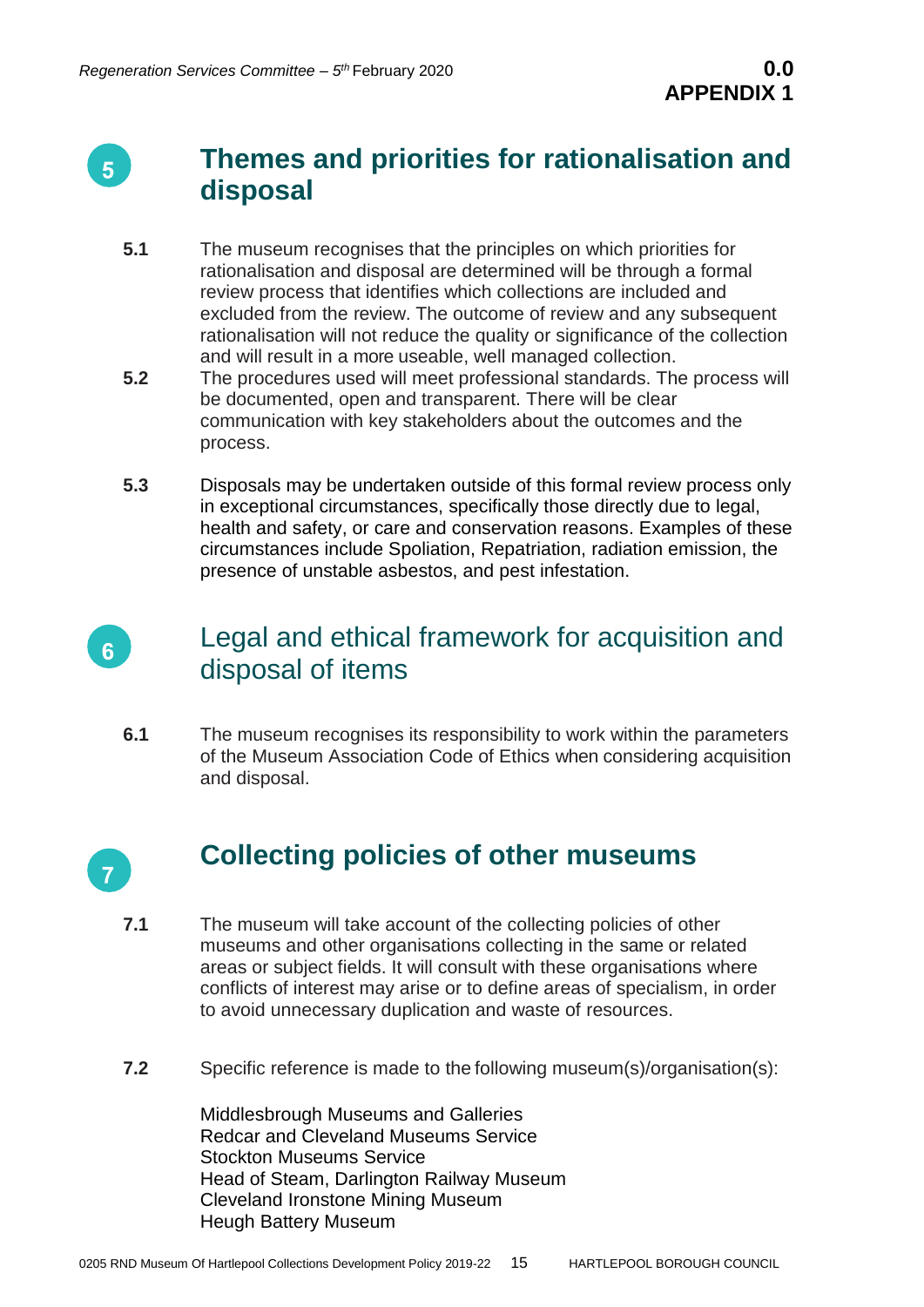National Museum of the Royal Navy Hartlepool Tees Archaeology Teesside Archives North East Film Archive (NEFA) Durham County Council Beamish Museum Tyne and Wear Museums and Archives (TWAM)



# **Archival holdings**

**8.1** As the museum holds / intends to acquire archives, including photographs and printed ephemera, its governing body will in addition to the above policies also be guided by the *Code of Practice on Archives for Museums and Galleries in the United Kingdom* (2002).



.

# **Acquisition**

**9.1** The policy for agreeing acquisitions is:

Authority for agreeing to an acquisition is with Elected Members of the Council, specifically via the Regeneration Services Committee and the Chair of the Regeneration Services Committee. Cases where a potential acquisition would have major resource, financial, or community implications, should also be referred to Full Council. The Hartlepool Council Constitution Part 3 (Finance & Policy Committee) sets out the delegation for the Director of Neighbourhoods & Regeneration:

*"Powers for a variety of transactions within £100,000 in capital value and £50,000 in rental value (annual figure). The powers are to approve land and property disposals and acquisitions, leases, lettings, licences, wayleaves, easements, undertaking and concluding rent reviews, lease renewals and the release and amendments of restrictions, covenants and other land and property matters."* 

Therefore unless the asset in question is in excess of £100,000 in value this authority will be delegated to the Director of Regeneration and Neighbourhoods, in consultation with the Chair of Regeneration Services Committee.

Curatorial and collections staff advise on acquisitions, and can only acquire after discussion with, and with the express permission of, Members or that of the relevant delegated authority.

**9.2** The museum will not acquire any object or specimen unless it is satisfied that the object or specimen has not been acquired in, or exported from, its country of origin (or any intermediate country in which it may have been legally owned) in violation of that country's laws. (For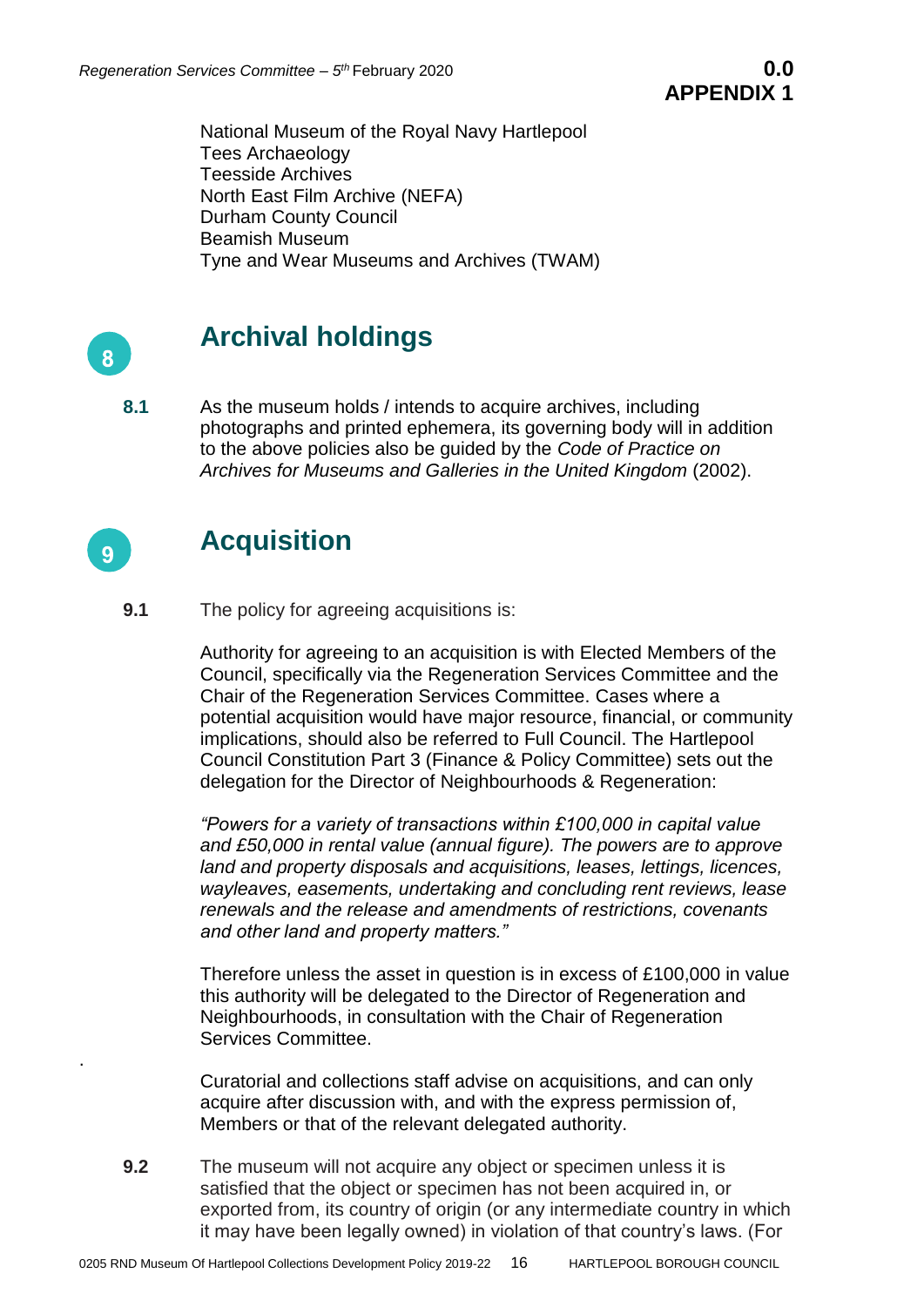the purposes of this paragraph 'country of origin' includes the United Kingdom).

**9.3** In accordance with the provisions of the UNESCO 1970 Convention on the Means of Prohibiting and Preventing the Illicit Import, Export and Transfer of Ownership of Cultural Property, which the UK ratified with effect from November 1 2002, and the Dealing in Cultural Objects (Offences) Act 2003, the museum will reject any items that have been illicitly traded. The governing body will be guided by the national guidance on the responsible acquisition of cultural property issued by the Department for Culture, Media and Sport in 2005.



# **Human remains**

- **10.1** As the museum holds or intends to acquire human remains under 100 years old, it will obtain the necessary licence under the Human Tissue Act 2004 and any subordinate legislation from time to time in force
- **10.2** As the museum holds or intends to acquire human remains from any period, it will follow the procedures in the 'Guidance for the care of human remains in museums' issued by DCMS in 2005.



# **Biological and geological material**

**11.1** So far as biological and geological material is concerned, the museum will not acquire by any direct or indirect means any specimen that has been collected, sold or otherwise transferred in contravention of any national or international wildlife protection or natural history conservation law or treaty of the United Kingdom or any other country, except with the express consent of an appropriate outside authority.



# **Archaeological material**

- **12.1** The museum will not acquire archaeological material (including excavated ceramics) in any case where the governing body or responsible officer has any suspicion that the circumstances of their recovery involved a failure to follow the appropriate legal procedures.
- **12.2** In England, Wales and Northern Ireland the procedures include reporting finds to the landowner or occupier of the land and to the proper authorities in the case of possible treasure (i.e. the Coroner for Treasure) as set out in the Treasure Act 1996 (as amended by the Coroners & Justice Act 2009).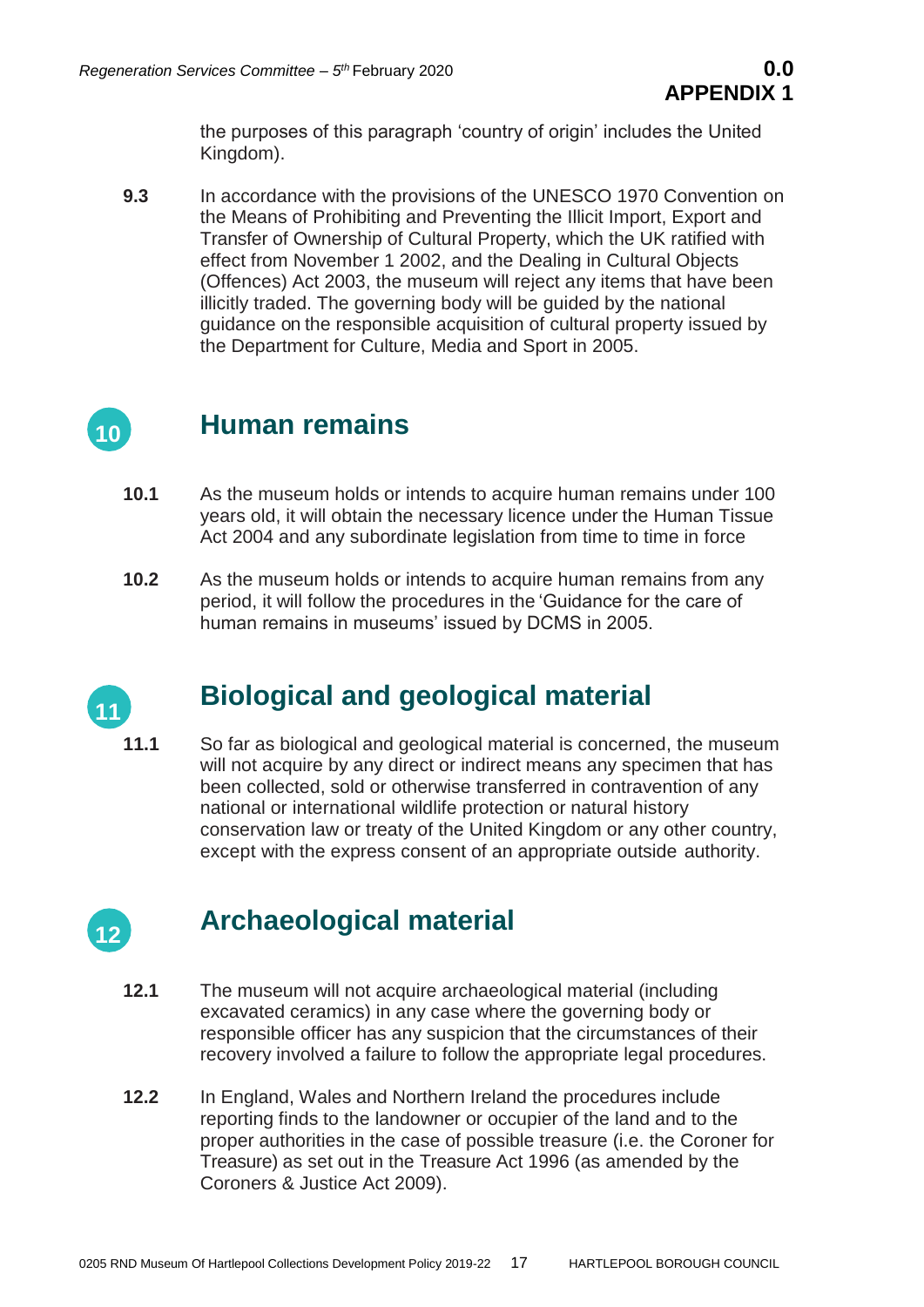

# **Exceptions**

**13.1** Any exceptions to the above clauses will only be because the museum is:

Acting as an externally approved repository of last resort for material of local (UK) origin.

Acting with the permission of authorities with the requisite jurisdiction in the country of origin.

In these cases the museum will be open and transparent in the way it makes decisions and will act only with the express consent of an appropriate outside authority. The museum will document when these exceptions occur.



# **Spoliation**

**14.1** The museum will use the statement of principles 'Spoliation of Works of Art during the Nazi, Holocaust and World War II period', issued for nonnational museums in 1999 by the Museums and Galleries Commission.



# **The Repatriation and Restitution of objects and human remains**

- **15.1** The museum's governing body, acting on the advice of the museum's professional staff, if any, may take a decision to return human remains (unless covered by the 'Guidance for the care of human remains in museums' issued by DCMS in 2005), objects or specimens to a country or people of origin. The museum will take such decisions on a case by case basis; within its legal position and taking into account all ethical implications and available guidance. This will mean that the procedures described in 16.1-5 will be followed but the remaining procedures are notappropriate.
- **15.2** The disposal of human remains from museums in England, Northern Ireland and Wales will follow the procedures in the 'Guidance for the care of human remains in museums.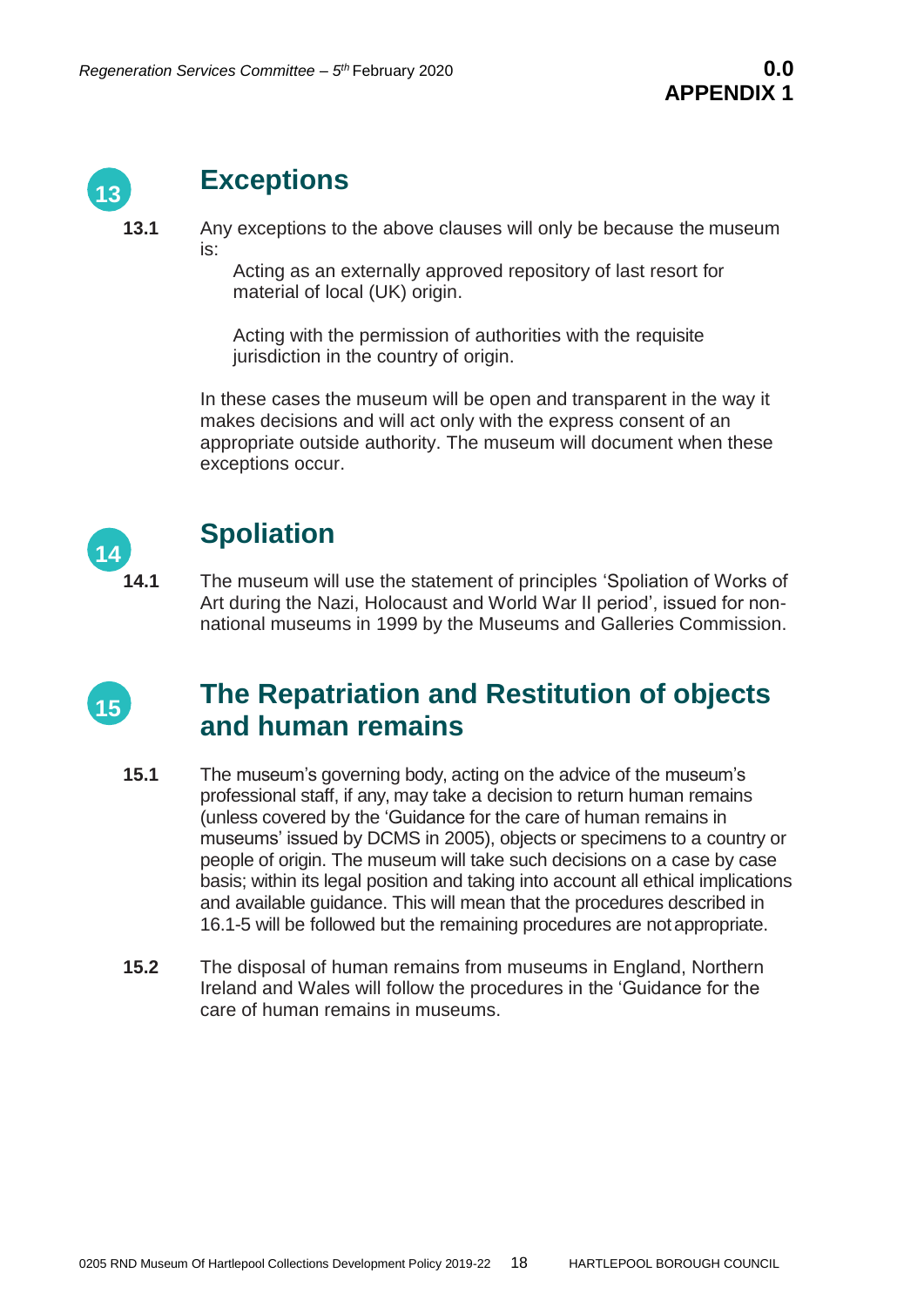

# **Disposal Procedures**

**16.1** Authority for agreeing to a disposal is with Elected Members of the Council, specifically via the Regeneration Services Committee and the Chair of the Regeneration Services Committee. Cases where a potential acquisition would have major resource, financial, or community implications, should also be referred to Full Council. The Hartlepool Council Constitution Part 3 (Finance & Policy Committee) sets out the delegation for the Director of Neighbourhoods & Regeneration:

> *"Powers for a variety of transactions within £100,000 in capital value and £50,000 in rental value (annual figure). The powers are to approve land and property disposals and acquisitions, leases, lettings, licences, wayleaves, easements, undertaking and concluding rent reviews, lease renewals and the release and amendments of restrictions, covenants and other land and property matters."*

> Therefore unless the asset in question is in excess of £100,000 in value this authority will be delegated to the Director of Regeneration and Neighbourhoods, in consultation with the Chair of Regeneration Services Committee.

- **16.2** The governing body will confirm that it is legally free to dispose of an item. Agreements on disposal made with donors will also be taken into account.
- **16.3** When disposal of a museum object is being considered, the museum will establish if it was acquired with the aid of an external funding organisation. In such cases, any conditions attached to the original grant will be followed. This may include repayment of the original grant and a proportion of the proceeds if the item is disposed of by sale.
- **16.4** When disposal is motivated by curatorial reasons the procedures outlined below will be followed and the method of disposal may be by gift, sale, exchange or as a last resort – destruction.
- **16.5** The decision to dispose of material from the collections will be taken by the governing body only after full consideration of the reasons for disposal. Other factors including public benefit, the implications for the museum's collections and collections held by museums and other organisations collecting the same material or in related fields will be considered. Expert advice will be obtained and the views of stakeholders such asdonors, researchers, local and source communities and others served by the museum will also be sought.
- **16.6** A decision to dispose of a specimen or object, whether bygift, exchange, sale or destruction (in the case of an item too badly damaged or deteriorated to be of any use for the purposes of the collections or for reasons of health and safety), will be the responsibility of the governing body of the museum acting on the advice of professional curatorial staff, if any, and not of the curator or manager of the collection acting alone.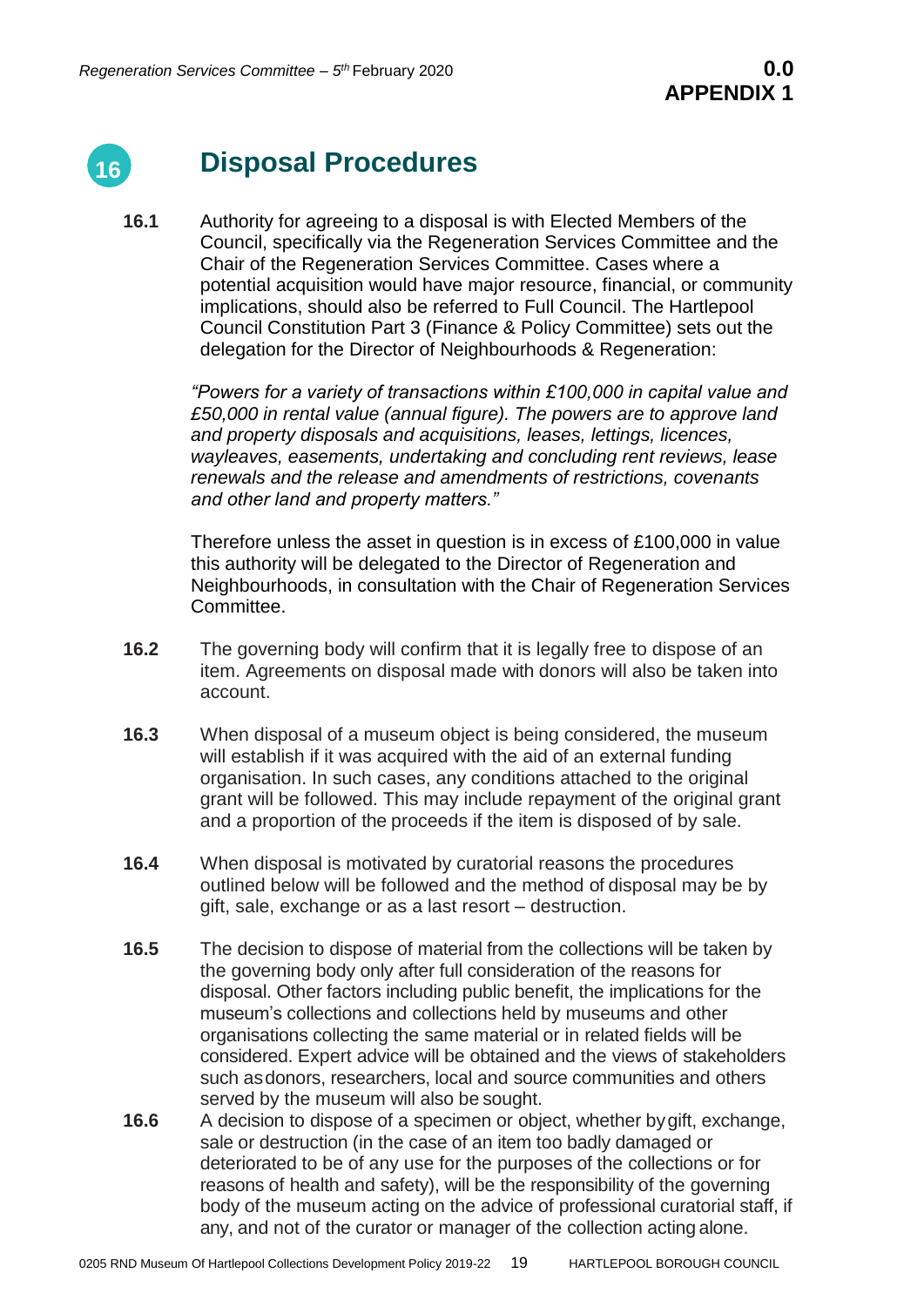- **16.7** Once a decision to dispose of material in the collection has been taken, priority will be given to retaining it within the public domain. It will therefore be offered in the first instance, by gift or sale, directly to other Accredited Museums likely to be interested in its acquisition.
- **16.8** If the material is not acquired by any Accredited museum to which it was offered as a gift or for sale, then the museum community at large will be advised of the intention to dispose of the material normally through a notice on the MA's Find an Object web listing service, an announcement in the Museums Association's Museums Journal or in other specialist publications and websites (if appropriate).
- **16.9** The announcement relating to gift or sale will indicate the number and nature of specimens or objects involved, and the basis on which the material will be transferred to another institution. Preference will be given to expressions ofinterest from other Accredited Museums. A period of at least two months will be allowed for an interest in acquiring the material to be expressed. At the end of this period, if no expressions of interest have been received, the museum may consider disposing of the material to other interested individuals and organisations giving priority to organisations in the public domain.
- **16.10** Any monies received by the museum governing body from the disposal of items will be applied solely and directly for the benefit of the collections. This normally means the purchase of further acquisitions. In exceptional cases, improvements relating to the care of collections in order to meet or exceed Accreditation requirements relating to the risk of damage to and deterioration of the collections may be justifiable. Any monies received in compensation for the damage, loss or destruction of items will be applied in the same way. Advice on those cases where the monies are intended to be used for the care of collections will be sought from the Arts Council England.
- **16.11** The proceeds of a sale will be allocated so it can be demonstrated that they are spent in a manner compatible with the requirements of the Accreditation standard. Money must be restricted to the long-term sustainability, use and development of the collection.
- **16.12** Full records will be kept of all decisions on disposals and the items involved and proper arrangements made for the preservation and/or transfer, as appropriate, of the documentation relating to the items concerned, including photographic records where practicable in accordance with Spectrum procedure on deaccession and disposal.

# **Disposal by exchange**

**16.13** The nature of disposal by exchange means that the museum will not necessarily be in a position to exchange the material with another Accredited Museum. The governing body will therefore ensure that issues relating to accountability and impartiality are carefully considered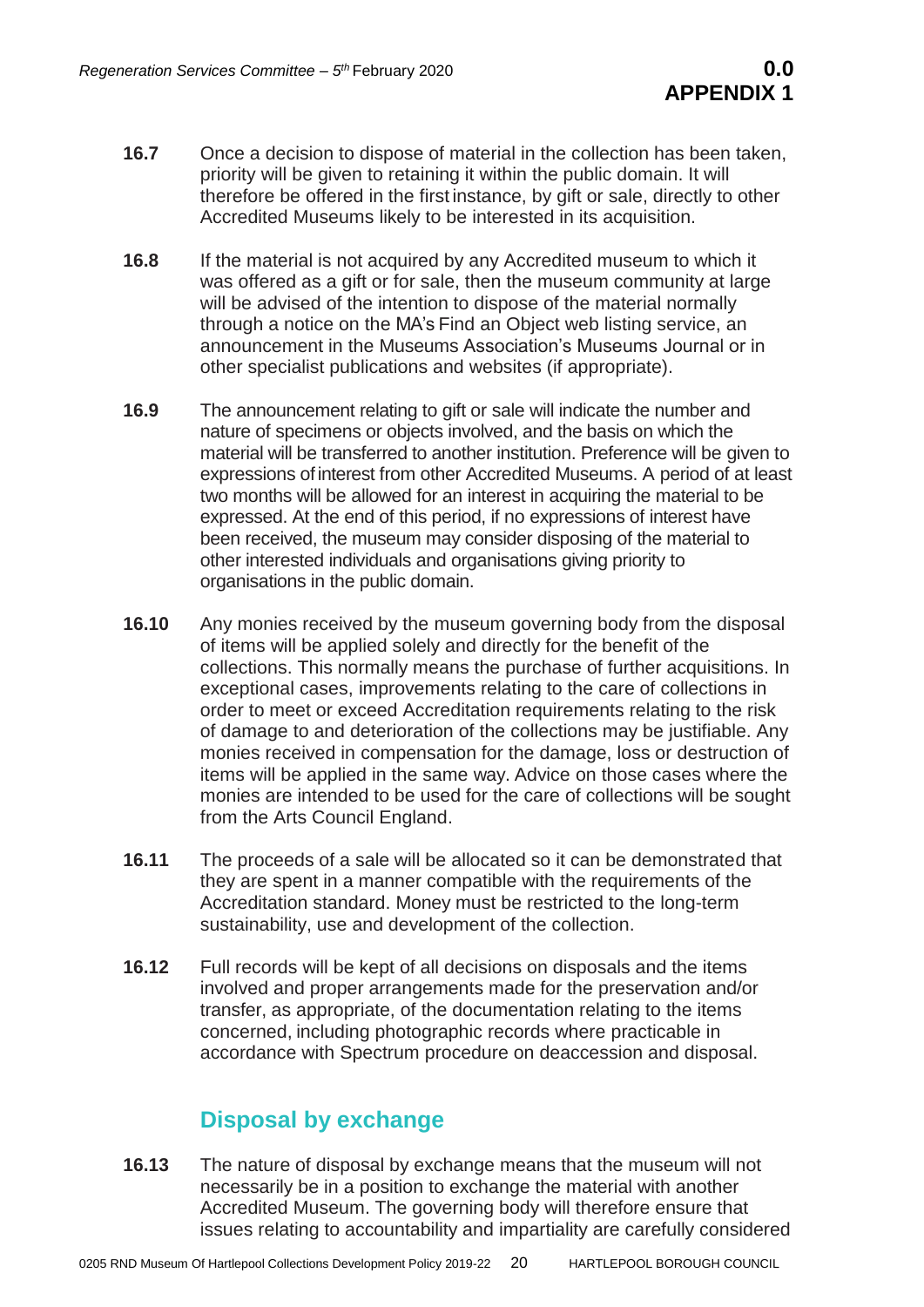to avoid undue influence on its decision-making process.

- **16.13.1** In cases where the governing body wishes for sound curatorial reasons to exchange material directly with Accredited or non-Accredited Museums, with other organisations or with individuals, the procedures in paragraphs 16.1-5 will apply.
- **16.13.2** If the exchange is proposed to be made with a specific Accredited Museum, other Accredited Museums which collect in the same or related areas will be directly notified of the proposal and their comments will be requested.
- **16.13.3** If the exchange is proposed with a non-Accredited Museum, with another type of organisation or with an individual, the museum will place a notice on the MA's Find an Object web listing service, or make an announcement in the Museums Association's Museums Journal or in other specialist publications and websites (if appropriate).
- **16.13.4** Both the notification and announcement must provide information on the number and nature of thespecimens or objects involved both in the museum's collection and those intended to be acquired in exchange. A period of at least two months must be allowed for comments to be received. At the end of this period, the governing body must consider the comments before a final decision on the exchange is made.

# **Disposal by destruction**

- **16.14** If it is not possible to dispose of an object through transfer or sale, the governing body may decide to destroy it.
- **16.15** It is acceptable to destroy material of low intrinsic significance (duplicate mass-produced articles or common specimens which lack significant provenance) where no alternative method of disposal can be found.
- **16.16** Destruction is also an acceptable method of disposal in cases where an object is in extremely poor condition, has high associated health and safety risks or is part of an approved destructive testing request identified in an organisation's research policy.
- **16.17** Where necessary, specialist advice will be sought to establish the appropriate method of destruction. Health and safety risk assessments will be carried out by trained staff where required.
- **16.18** The destruction of objects should be witnessed by an appropriate member of the museum workforce. In circumstances where this is not possible, e.g. the destruction of controlled substances, a police certificate should be obtained and kept in the relevant object history file.